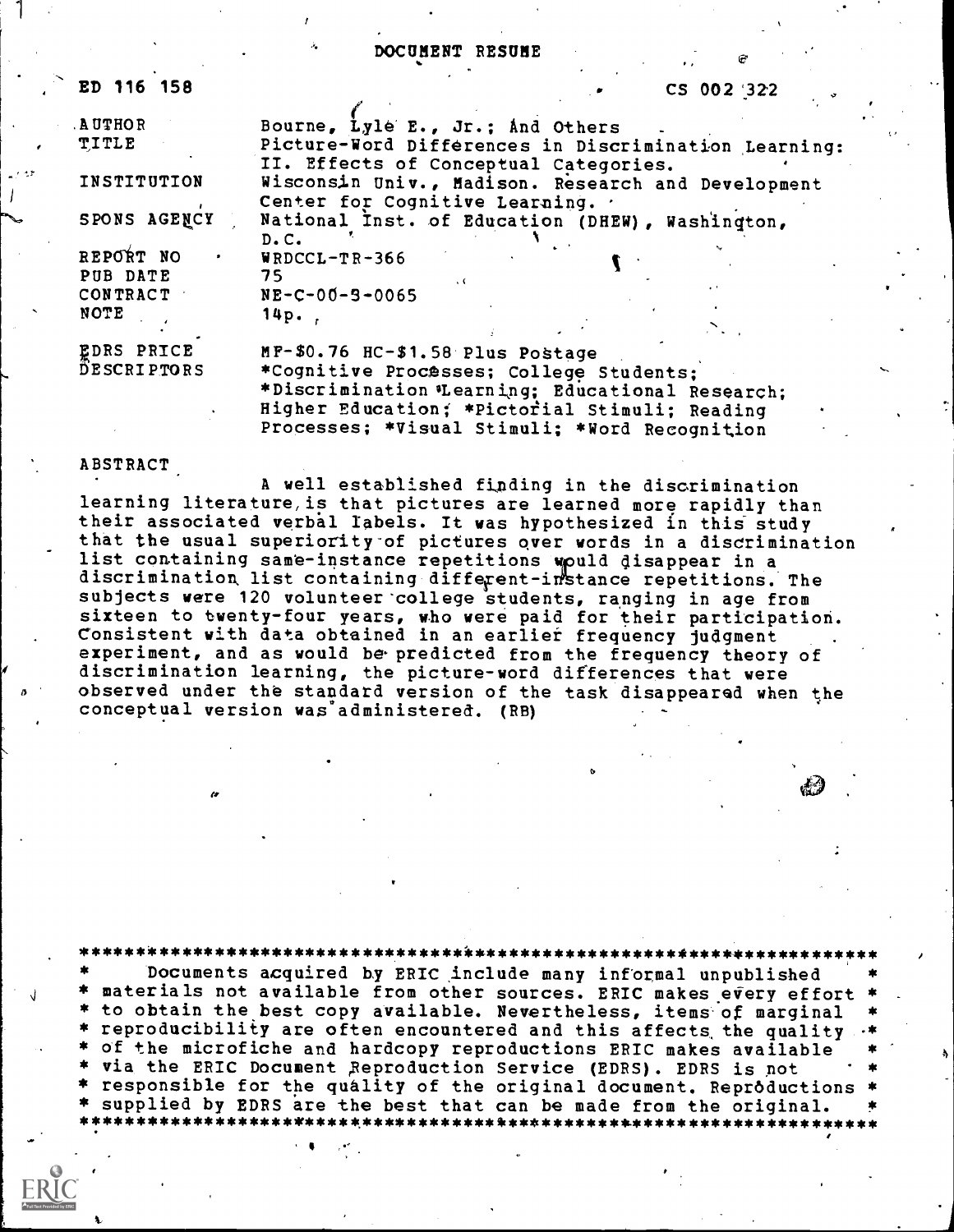#### U S DEPARTMENT OF HEALTH, EDUCATION WELFARE NATIONAL INSTITUTE OF EDUCATION

THIS DOCUMENT HAS BEEN REPROMATION OF EXACTLY AS RECEIVED FROM THE PERSON OR ORANIZATION ORIGINATION CHORAL AND CONTROLLY REPRESSANTLY REPRESSANTLY REPRESSANTLY REPRESSANTLY REPRESSANTLY REPRESSANTLY REPRESSANTLY REPRESSAN

Technical Report No. 366

# <sup>1</sup> PICTURE-WORD DIFFERENCES IN DISCRIMINATION LEARNING: II. EFFECTS OF CONCEPTUAL CATEGORIES

Lyle E. Bourne, Jr., Joel R. Levin, Michael Konewko, R. A. Yaroush, and Elizabeth S. Ghata1a

**I** and the set of  $\mathbb{I}$ 

. .

by

Report from the Project on Children's Learning and Development

> Joel R. Levin . Principal Investigator

Wisconsin Research and Development Center for Cognitive Learning The University of Wisconsin Madison, Wisconsin

October 1975

2

**c** 

ತಿ<ನ

 $\mathcal{O}$ 

 $\eta$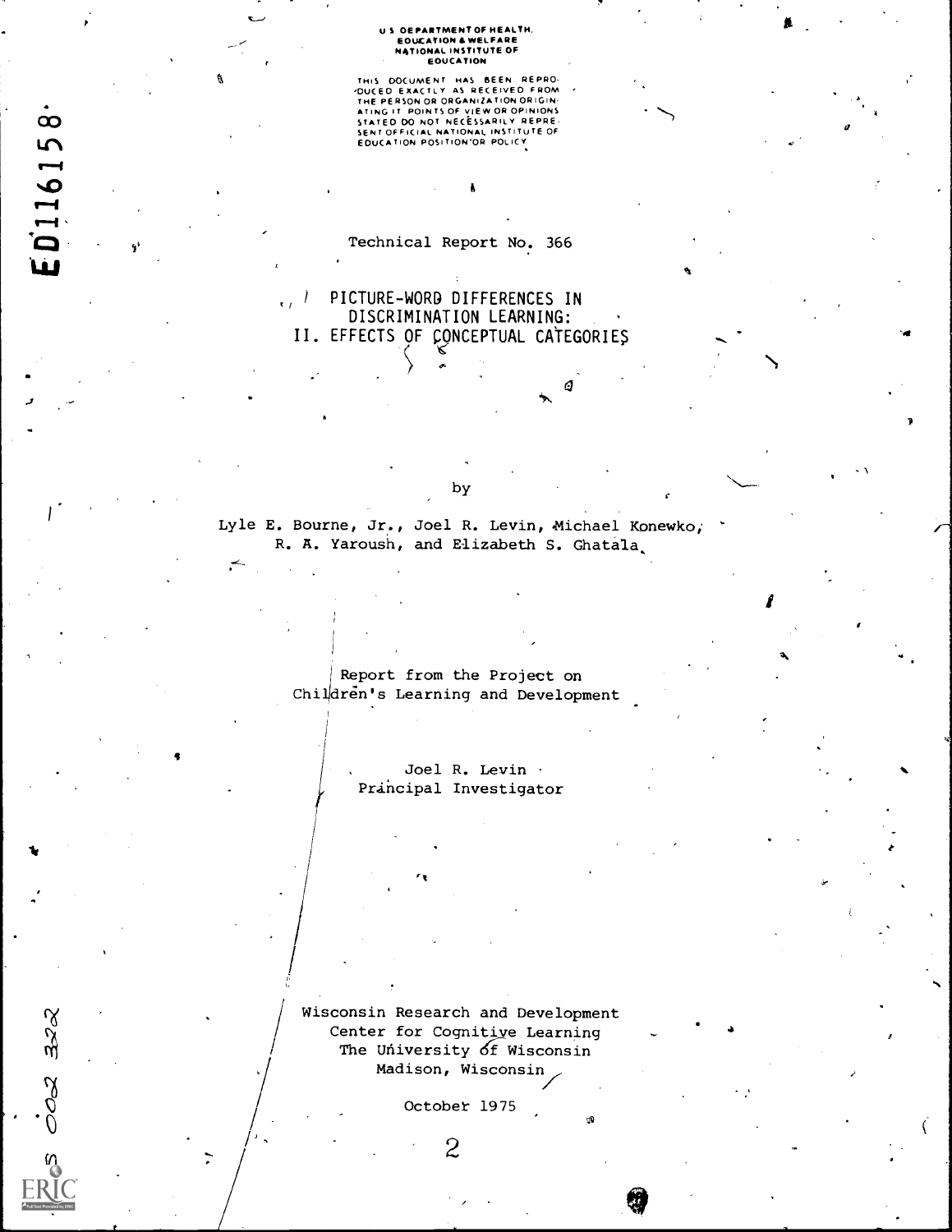The work associated with the first author was supported in part by a research grant, MH 14314, and by a Research Scientist Award, 1-K5-MB 37497, both from the National Institute of Mental Health; and by a research grant, GB-340-77X, from the National Science Foundation. The work associated with the second author was supported by the Wisconsin Research and Development Center for Cognitive Learning through funds from the National Institute of Education (Center No. NE=C=00-3-0065).

r

 $\blacksquare$ 

Published by the Wisconsin Research and Development Center for Cognitive. Learning, supported in part as a research and development center by funds from the National Institute of Education, Department of Health, Education, and Welfare. The opinions expressed herein do not necessarily reflect the position or policy of the National Institute of Education and no official endorsement by that agency should be inferred.

Center Contract No. NE-C-00-3-0065,

 $3\,$  MeV and  $3\,$ 

ki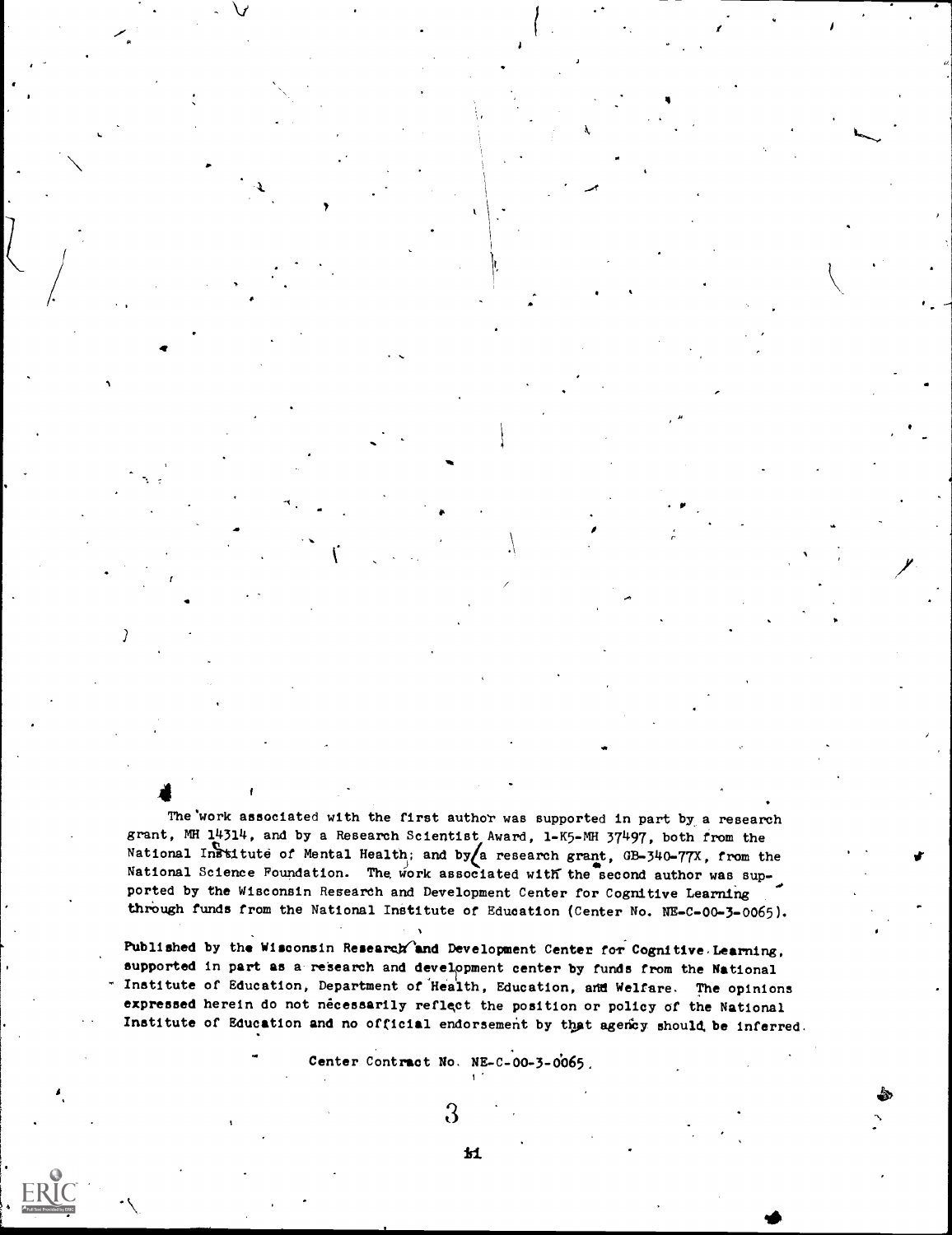## WISCONSIN RESEARCH AND DEVELOPMENT CENTER FOR COGNITIVE LEARNING

#### MISSION '

 $\mathcal{F}$  and the set of  $\mathcal{F}$ 

 $\sim$  -  $\sim$  -  $\sim$ 

The mission of the Wisconsin Research and Development Center, for Cognitive Learning is to help learners develop as rapidly and effectively as possible their potential as human beings and as contributing members of society. The R&D Center is striving to fulfill this goal by

. ∖∎

- conducting research to discover more about how children learn
- developing improved instructional strategies, processes and materials for school administrators, teachers, and children, and,
- offering assistance to educators and citizens which will help transfer the outcomes of fesearch and development into practice

#### PROGRAM

The activities of the Wisconsin R&D Center are organized around one unifying theme, Individually'Guided Education.

#### FUNDING

The Wisconsin R&D Center is supported with funds from the National Institute of Education; the Bureau of Education'for, the Handicapped, U.S. Office of Education; and the University of Wisconsin.

( <sup>I</sup>

4.

iii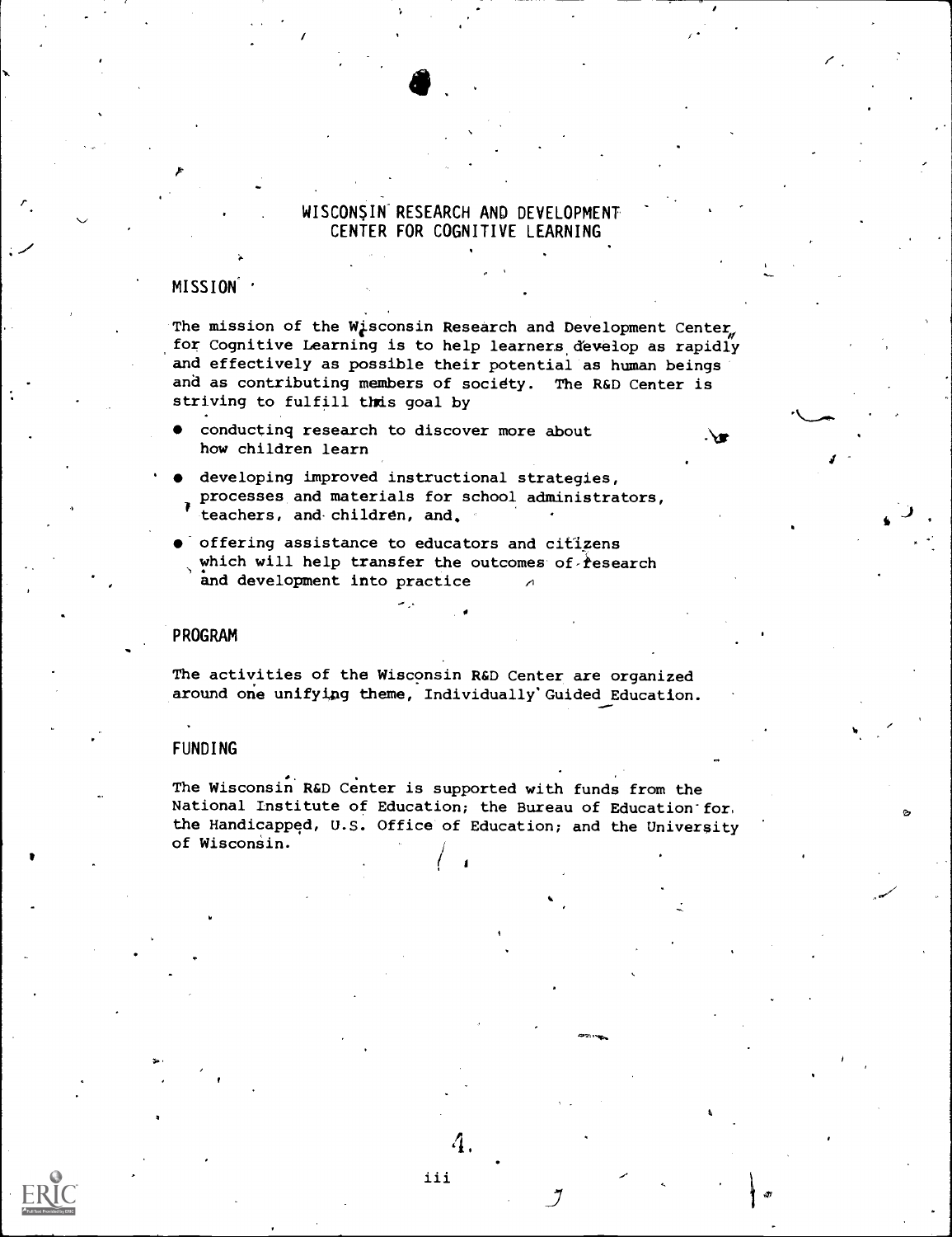# TABLE OF CONTENTS

|     |                                                                                                                       |                   | Page |         |
|-----|-----------------------------------------------------------------------------------------------------------------------|-------------------|------|---------|
|     | Acknowledgments                                                                                                       |                   | iv   |         |
|     | Abstract                                                                                                              |                   |      |         |
| I.  |                                                                                                                       |                   |      |         |
| II. | Method                                                                                                                |                   |      |         |
|     |                                                                                                                       | <b>Controller</b> |      |         |
|     | Procedure $\ldots$ , $\ldots$ , $\ldots$ , $\ldots$ , $\ldots$ , $\ldots$ , $\ldots$ , $\ldots$ , $\ldots$ , $\ldots$ |                   |      |         |
|     |                                                                                                                       |                   |      |         |
|     |                                                                                                                       |                   |      |         |
|     |                                                                                                                       |                   |      |         |
|     | IV. Discussion                                                                                                        |                   |      |         |
|     | References                                                                                                            |                   | 9    |         |
|     |                                                                                                                       |                   |      |         |
|     |                                                                                                                       |                   | دنه  | المنواة |

V

 $5\overline{)}$ 

 $\boxed{\mathop{\mathrm{ERIC}}\limits_{\overbrace{\mathop{\mathsf{Funket}}\limits^{\mathcal{C}}\limits_{\mathop{\mathsf{Forb}}\mathop{\mathsf{C}}\limits^{\mathcal{C}}}}}}$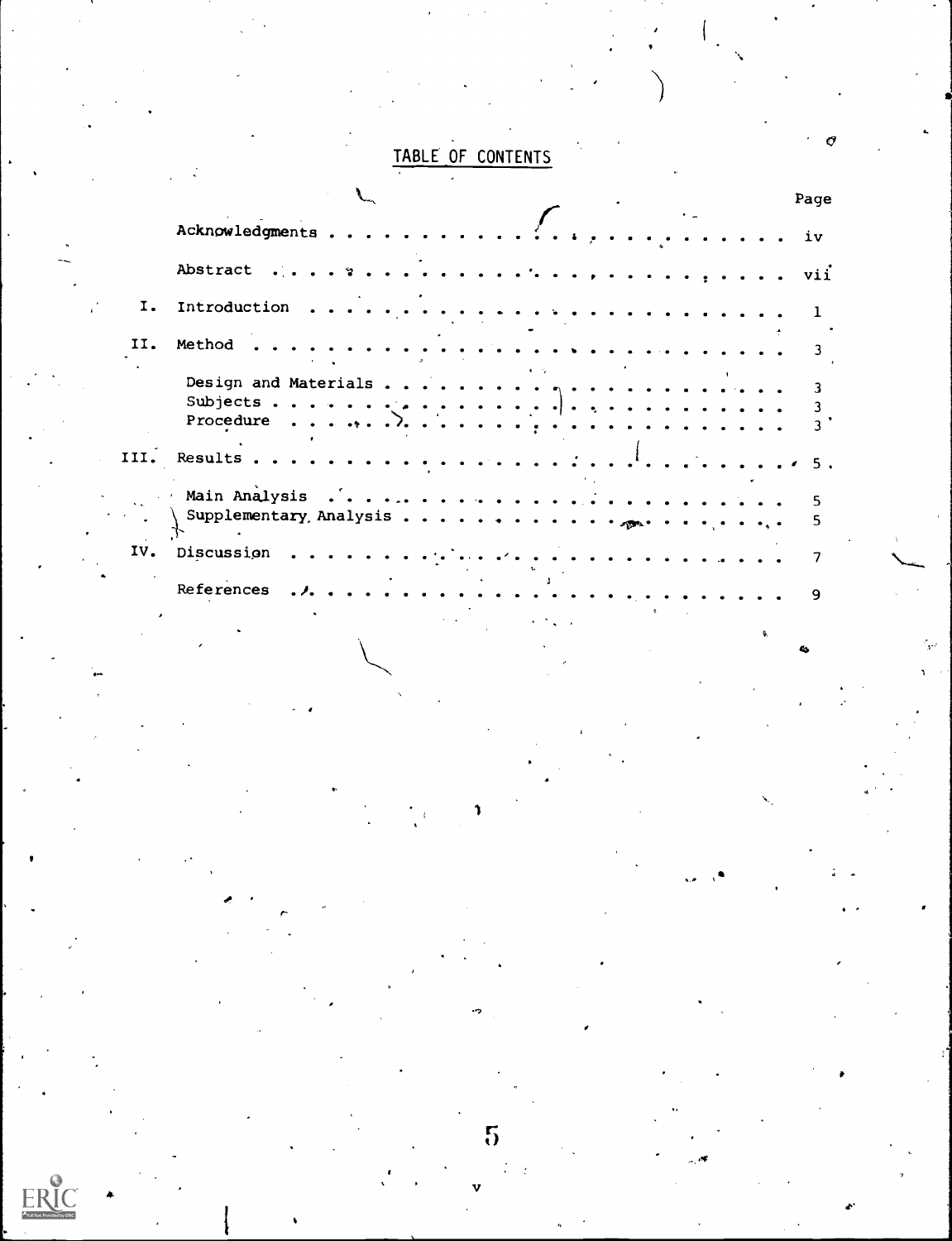# **ABSTRACT**

 $\mathbf{I}$  and  $\mathbf{I}$ 

College students were presented with either a pictorial or a verbal discrimination list for three trials under: (1) standard conditions or (2) conditions where on each trial the items in each pair were replaced by different items from the pame conceptual categories. Consistent with data obtained in an earlier frequency judgment experiment, and as would be predicted from the frequency theory of discrimination learning, the pictureword differences that were observed under the standard version of the task disappeared when the conceptual version was administered.

vii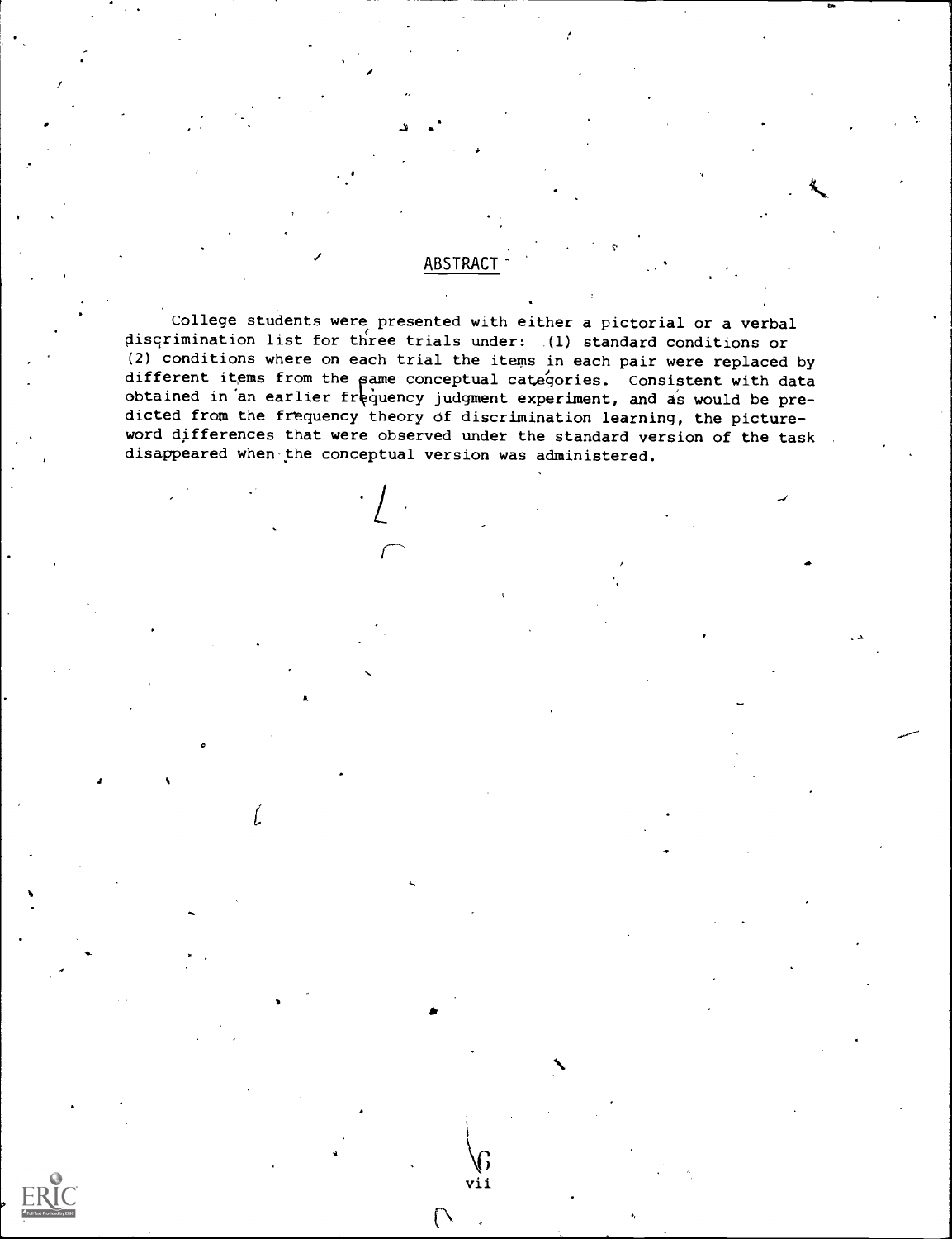# INTRODUCTION

I

A well established finding in the discrimination learning literature is that pictures are learned more rapidly than their associated verbal labels (Ghatala, Levin, & Makoid, 1975; Rowe, 1972; Rowe & Paivio, 1971; Wilder  $\epsilon$  Levin, 1973). The present study follows directly from this finding plus a simple set of premises. First, the frequency theory of discrimination learning (Ekstrand, Wallace, & Underwood, 1966) holds that successful performance on this task is attributable to an apparent frequency differential between correct and incorrect pair members. Second, it has been discovered on the basis of subjects' 'frequency judgment performance that pictorial stimuli produce more stable apparent frequencies than their printed verbal labels (Ghatala & Levin, 1973, 1974; Ghatala, Levin, & Wilder, 1973; Levin, Bourne, Yaroush, Ghatala, DeRose, & Hanson, in press); from a frequency-theory perspective, this is sufficient to account for the pictureword discrimination learning difference mentioned at the outset. Third, it has been noted that when subjects are asked to judge item frequencies for which repetitions consist of different instances from the same conceptual category, rather than of same-instance repetitions, pictures do not produce  $/$ more stable apparent frequencies than words (Levin et al., in press). Finally, recent studies have qhown rather dramatically that manipulations which eliminate apparent frequency differences between sets of materials also eliminate discrimination learning differences' associated with the same sets of materials (Ghatala & Levin, in press; Levin, Ghatala, & Wilder, 1974).

Piecing together this information, we were led to the prediction that the usual superiority of pictures over words in a discrimination list containing same-instance repetitions would disappear in a discrimination list containing different-instance repetitions. In particular, in a discrimination learning task where the same items are not repeated from trial to trial and the subject must base his or her discriminations on the conceptual cate-9orieg assbciated with correct items, no picture-word differences should obtain.

\*\*\*

1

 $\mathcal{C}$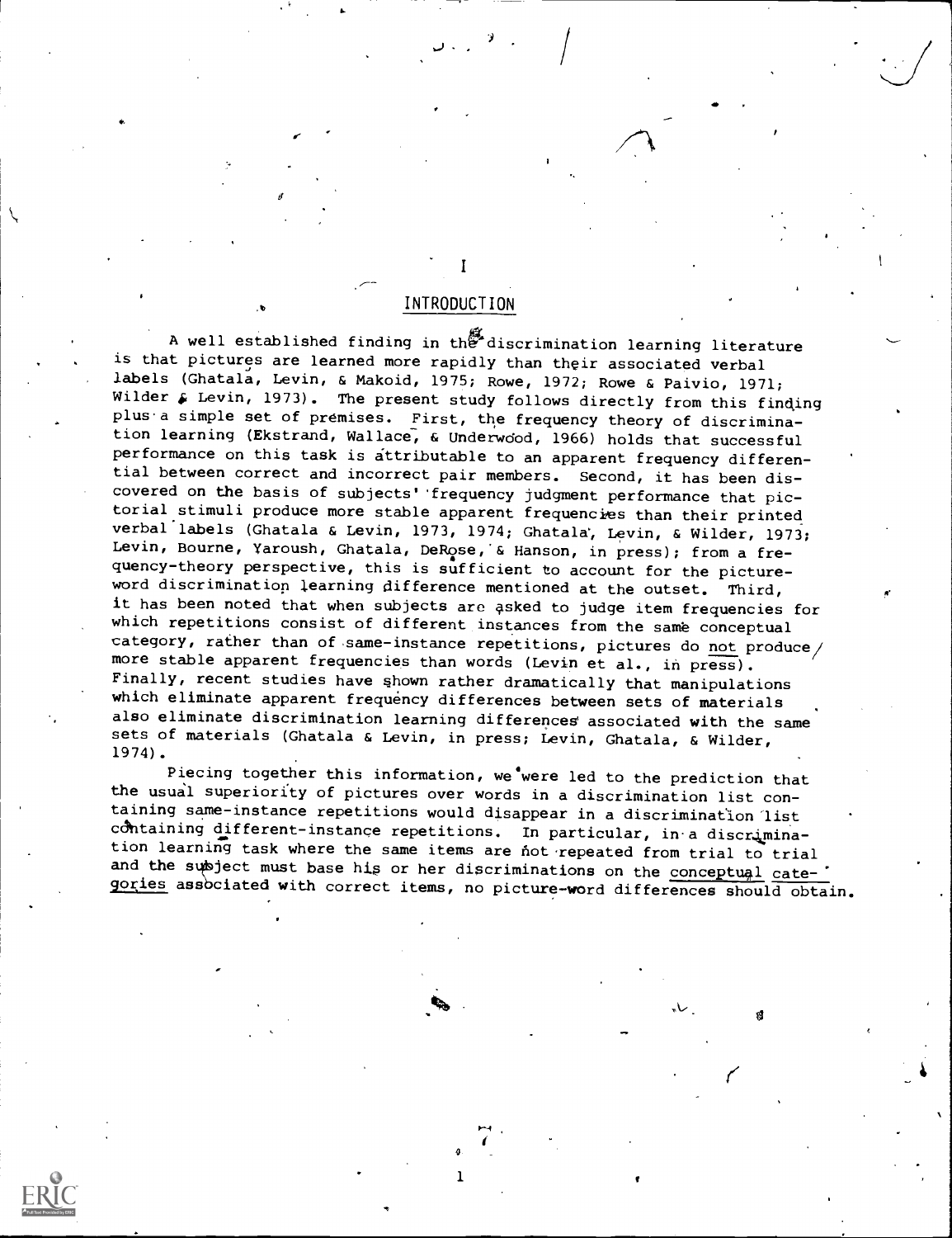#### METHOD:

-II

J"

# DESIGN AND MATERIALS

 $\sim$ There were six conditions defined by the factorial combination of stimulus materials (Pictures and Words) and three different list types (one<br>Concept and two Control lists). Three of the most common instances of each of 36 salient categories were selected from the Battig and Montague (1969) norms. Instances of these categories were prepared either as line drawings (Pictures) or as their corresponding verbal labels (Words). One category, for example, was Insect, represented by bee, ant, and spider as instances. These materials were prepared on 5" x  $8"$  cards, with a pair of items printed side by side on each card, one from each of the 36 categories, for a total of 18 pairs.

#### **SUBJECTS**

The subjects were 120 volunteer college students, ranging in age from 16 - 24 years, who went paid for their participation. They were randomly assigned to one of the 6 conditions; 20 subjects per condition.

# PROCEDURE

All subjects were tested individually at a 5-sec. presentation rate per pair. A pair of items, when first presented, was unmarked, and the subject was instructed to examine the pair. After 5 secs. the experimenter turned the card, revealing the second card on which one of the two prior items was starred. Subjects were instructed to remember the starred item for a later<br>test. In Concept lists, subjects were instructed that all Stems would be In Concept lists, subjects were instructed that all items would be instances  $\sigma$  a particular category, and that they were to remember this category' so that on subsequent test trials they would be able to indicate which category was correct (i.e., had been starred). Subjects were told that the correct category would remain the same although its representative instance would change. They were given three trials, with the instance illustrating each of the 36 categories differing on all three trials. For subjects in the two Control conditions, the particular item which was correct in each pair remained' the same on all trials, as in the standard discrimination learning task. Items presented on Trial 2 of the Concept list were used in one of the Control lists and items presented on Trial 3 were used in the second Control list. After the initial presentation of the list, pairs of items (or categories) were presented for a second time in<br>a different random order. Within pairs, right-left placement was switched for half the pairs. Subjects were asked to point to the correct member

 $\delta$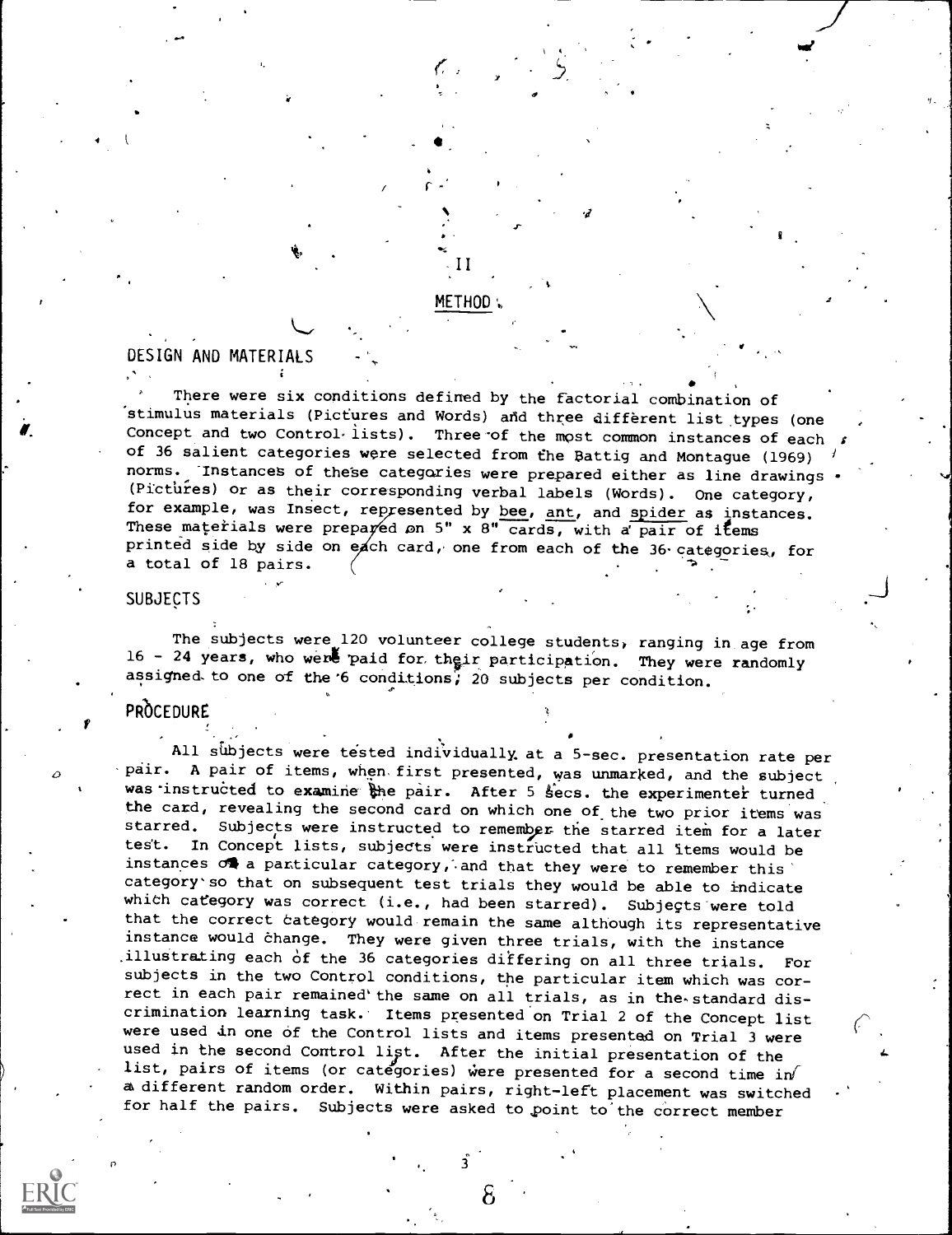of each pair and to guess if uncertain. The subject had 5 secs. to respond, after which the pair of items reappeared with the correct item starred. A third trial was given with a second test, items or categories occurring once again in a different order and with different right-left within-pair placements for half the items.

 $\Omega$ 

J

4

4.-

1

 $\sim$ A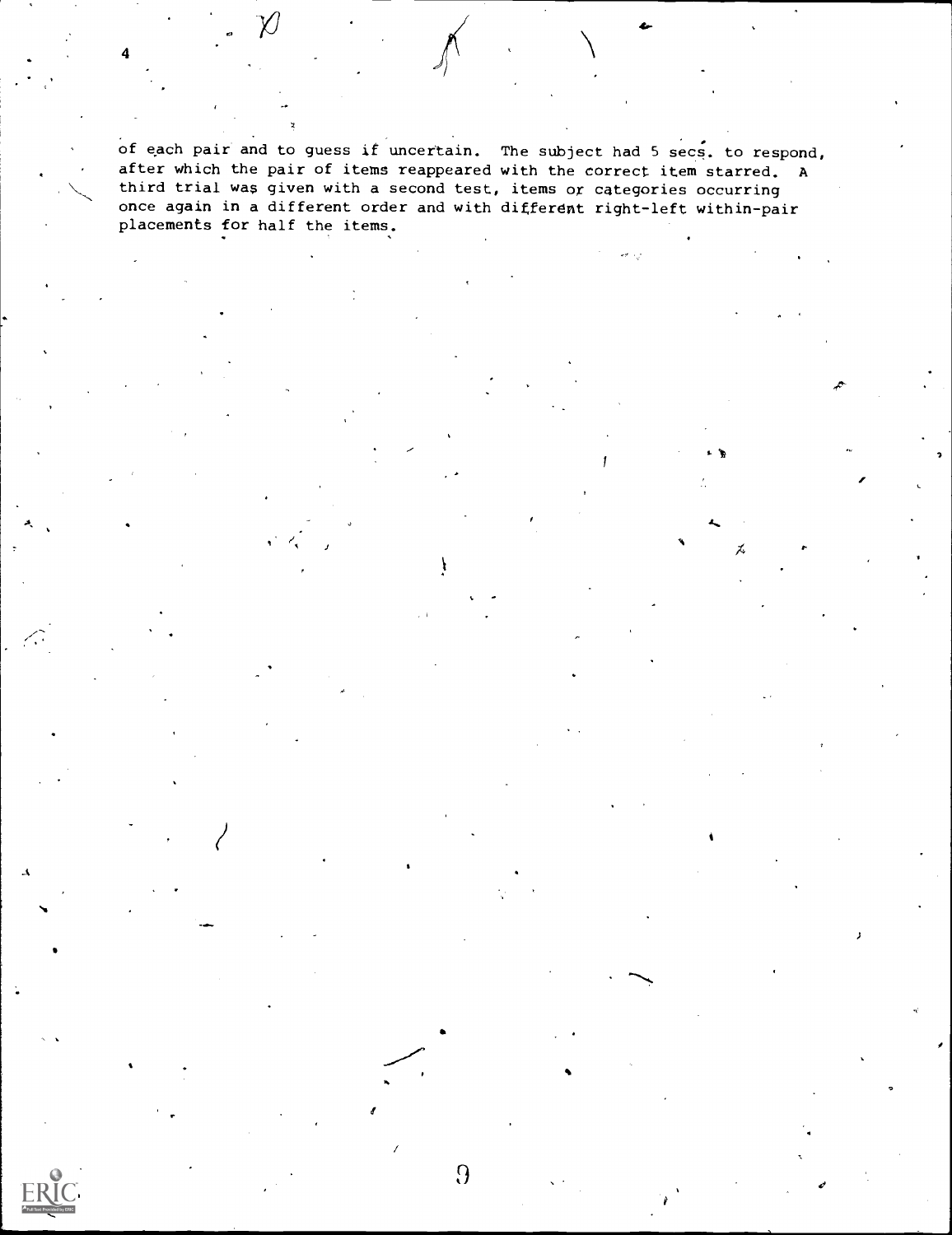# RESULTS

III

A<sub>ccess</sub>

tr

 $\bullet$   $\bullet$   $\bullet$   $\bullet$ 

# MAIN ANALYSIS

The dependent variable of interest was the number of correct responses on the two test trials obtained on the Picture and Word Concept lists. Consistent with the predictions derived from Levin et al. (in press) and in contrast to the usual picture superiority which emerges in discrimination learning tasks when the same stimuli are repeated across trials, the average performance of Picture Concept subjects was equivalent to (in fact, descriptively worse than) that of Word Concept 'subjects; the mean number of correct responses in the two conditions were 24.6 and 25.6 out of 36 respectively,  $|t| < 1$ . At the same time, subjects in both Concept conditions were clearly learning something, as evidenced by the significantly better than chance performances in each condition, both  $p's < .001.$ 

Mean performances on both Picture and Word Control lists were very near ceiling (at least 32 out of 36) and, consequently, statistical differences between Picture and Word subjects were difficult to obtain. While Picture subjects were descriptively superior on both Control lists (means of 33.8 vs.' 32.8 and 34.4 vs. 32.0), only the latter difference was statistically significant  $(p < .025)$ .

#### SUPPLEMENTARY ANALYSIS

Since it was apparent that an  $18$ -pair list was not sufficiently difficult, for adult subjects--most of our previous work With these same materials has involved children--the two Control lists were combined to form a 36-paik list in an effort to produce clear picture-word differences with the present pool of materials. The Concept list, however, could not concomitantly be expanded in length since it already included 36 Battig and Montague (1969) categories and it is-virtually impossible to produce others that are salient and yet nonoverlapping with those already in the list. Consequently, 24. additional subjects were recruited from a population similar to that of the main experiment and randomly assigned in equal numbers to the expanded picture and Word Control lists. Following the same procedures as before, we found that Picture and Word Control subjects did indeed differ significantly: the mean number of correct re-sponses in the two conditions were 67.0 and 62.2 out of 72 respectively,  $t$  (22) = 2.32,  $p \le .05$ .

10

5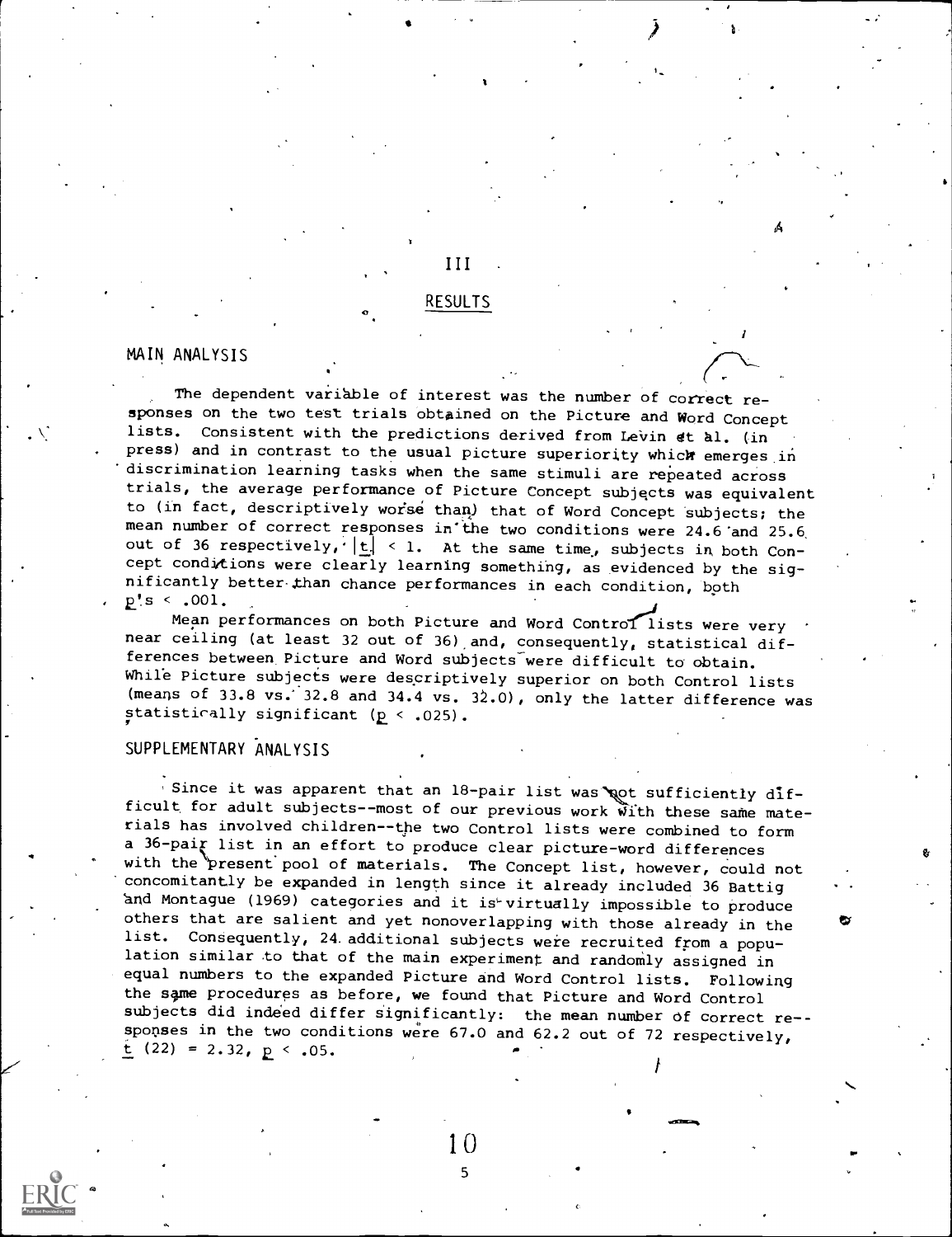The results confirm frequency-theory expectations. In particular,<br>when discrimination learning differences can be traced to corresponding apparent frequency differences, and when alternative materials are con-<br>structed which reduce or eliginate the apparent frequency differences, then the corresponding discrimination learning difference should also be reduced or eliminated. In the present context, the picture-word difference in discrimination learning (e.g., Rowe & Paivio, 1971), which can be traced to the more stable apparent/ frequencies of pictures (e.g., Levin et al., in press), can be eliminated by using category rather than item repetitions of pictures and words.

DISCUSSION

IV and the state of the state of the state of the state of the state of the state of the state of the state of the state of the state of the state of the state of the state of the state of the state of the state of the sta

a

ae-

This empirical result, while consistent with earlier research, is not entirely satisfying from a theoretical standpoint; it does not, in and of itself, explain why pictures produce more stable apparent frequencies which, according to Ekstrand et al.'s (1966) frequency theory, is the reason that pictures are learned better than words in the usual discrimination learning task. Nor does it explaip why conceptually related pictures and words do not differ in apparent frequency and, hence, do not differ in discrimination learning performance. There are a number of plausible explanations, however, some of which have been offered previously. For example, Paivio's (1971) "dual coding" interpretation is one reasonable  $\beta$  possiblity. When it comes to processing pictures in the same-instance repetition case (for both frequency judgments and discrimination learning), subjects might rely on a direct imaginal code, as well as on a verbal code evoked with high probability. With words, the verbal code is evoked directly, and the imaginal code is assumed to be evoked with a lesser likelihood. Since subjects may draw from two bodes more reliably for pictures than for words, they are more likely to recognize previously exposed pictures. In the case of different-instance repetitions, however $\tilde{z}$  a reliable imaginal code associated with pictures is no longer available, since the particular visual representations change from instance to instance. Both pictures and words would be assumed to suffer comparably as a result of the  $T_{\text{par}}$ ticular verbal label changing across instances. Hence, the recognition advantage, due to pictures possessing a unique representation, may  $e$  seen to disappear when it comes to recognizing different category instances.

An alternative explanation can be (and in fact, has been) phrased in terms of irrelevant-attribute interference (see Levin, in press). In a number of concept-learning studies in which pictures and words have been compared, it has been found that there is either no difference between the two types of stimuli or that words are learned more rapidly (e.g., Katz & Paivio, 1975; Runquist & Hutt, 1961). Some authors have proposed that

 $\mathcal{T}$  and  $\mathcal{T}$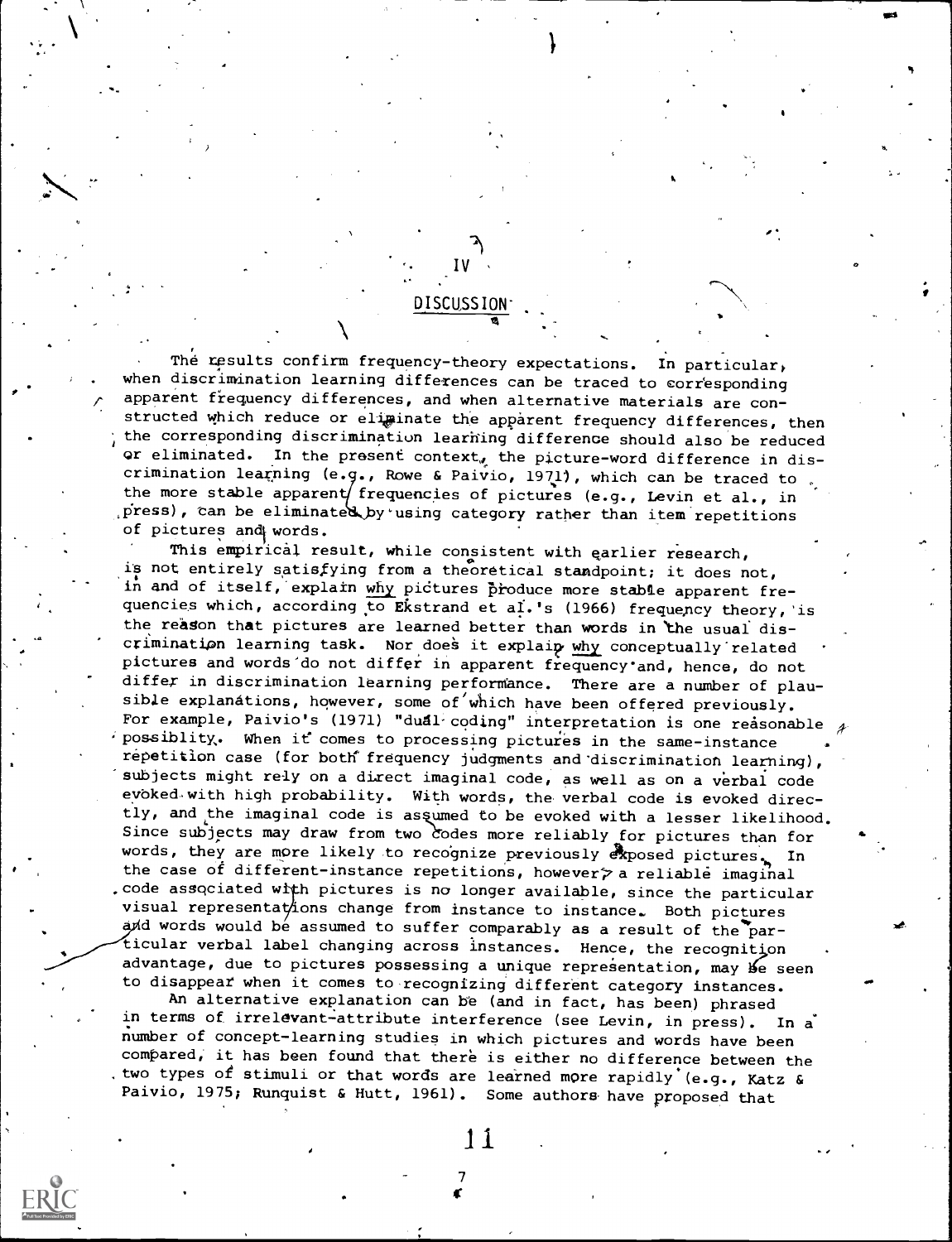pictures may draw subjects' attention toward unique perceptible features (e.g., particular details visible in the picture) and away from the more 'abstract features which form the basis for efficient classification and  $\tilde{\text{concept}}$  performance. Indi $\text{fect support}$  for this notion was hinted at hy Deno (1968), as well as in the Levin et al. (in press) study, where it was found that there was a frequency judgment advantage of repeated different-instance pictures over words when the repeated instances shared perceptual similarities.

 $\frac{1}{2}$  Finally, and somewhat related to the preceding explanation, it can be argued that in contrast to a particular picture, a particular word may be used to represent a wide, range of distinguishable instances. The word shoe, for  $\phi$ xample, is certainly less specific with respect to the particular type of shoe, including shape and size, than is a picture of a particular shoe. It is in this sense that words may be thought of as being more "abstract" (in contrast to the Paivio, 1971, sense) than pictures,<br>and to possess wider and more complex associative networks (see Otto, 1964). Since these properties of words should be conducive to efficient concept acquisition, it  $i$ s not surprising that the usual same-instance recognition advantage of pictures disappears or even reverses when different-instance recognitions are required. As was implied previously, it would be of interest to manipulate independently the perceptual and verbal character- $\cdot$ . istics of pictures in order to estimate the respective contributions of each to conceptual performance.

12

 $\sim$ 

 $4.44\times 10^{-4}$ 

 $\mathcal{L}$  is a set of  $\mathcal{L}$ 

7-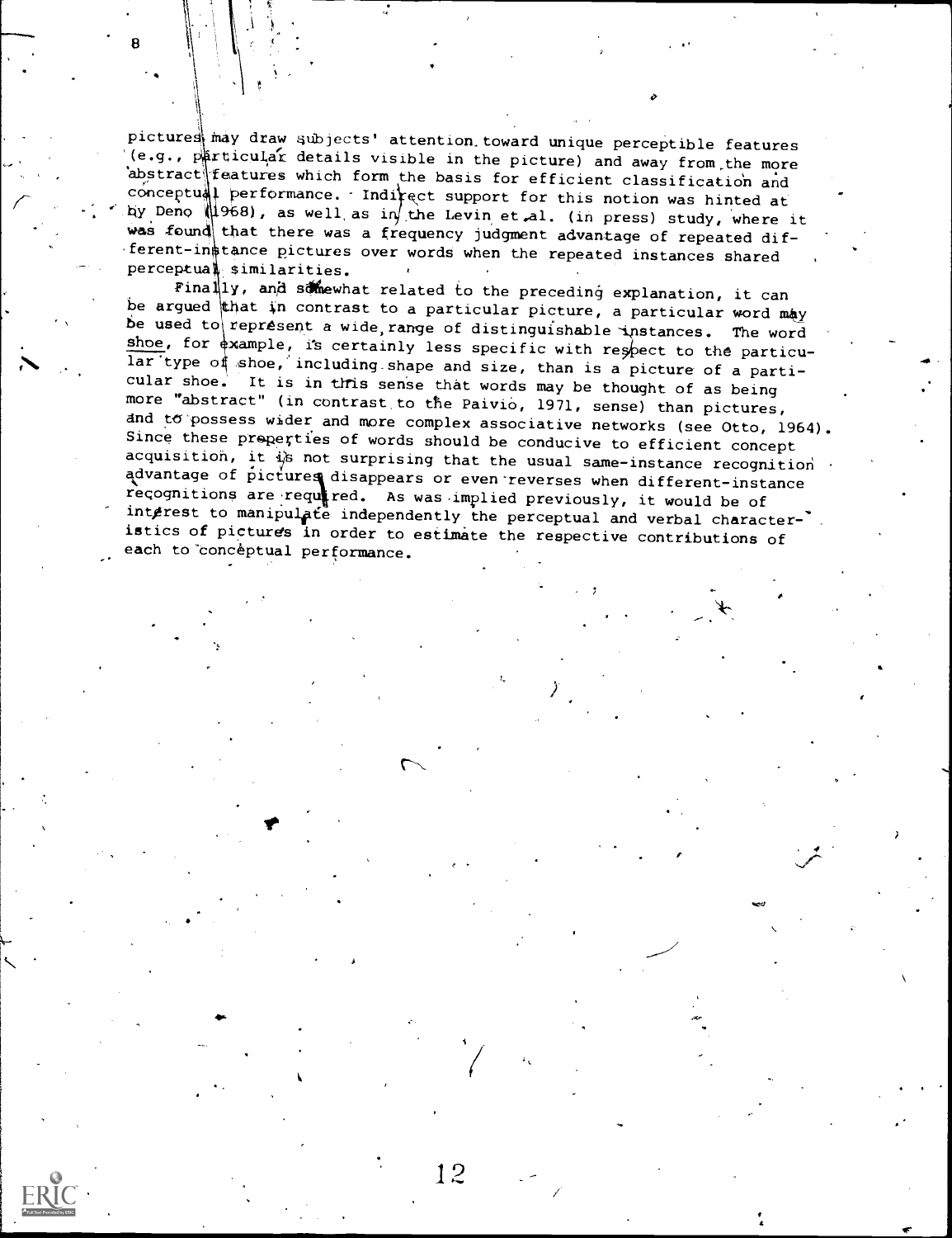### . REFERENCES-

Battig, W, R., & Montague, W. E. Category norms for verbal items in 56 and 1. categories: A replication of the Connecticut category norms. Journal, of Experimental Psychology, Monograph Supplement, 1969, 80 (3, Part 2).  $\bullet$  .  $\bullet$ 

Deno,  $S_{\infty}$ 'L. Effects of words and pictures as stimuli in learning language equivalents. Journal of Educational Psychology, 1968, 59, 202-206. .

Ekstrand, B. R., Wallace, W. P., and Underwood, B. J. A frequency theory of verbal-discrimination learning. Psychological Review, 1966, 73,  $566 - 578.$ 

Ghatala, E. S., & Levin, J. R., Developmental differences in frequency  $$ judgments of words and pictures. Journal of Experimental Child Psychology, '1973, 16, 495-507.

Ghatala, E. S., & Levin, J. R. Discrimination learning as a function of  $\sim$ <br> $\frac{1}{2}$  differences in materials: A proposed explanation. Memory & A differences in materials: A proposed explanation. Memory &  $\frac{\text{Cognition}}{\text{L}}$  1974,  $\frac{2}{3}$ , 395-400.

Ghatala, E. S., & Levin, J. R. Phenomenal background frequency and the<sup>\*</sup>  $concreteness/imagery$  effect in  $ve$ rbal discrimination learning. Memory & Cognition, in press.

Ghatala, E.S., Levin, J. R., & MakOid, L. A. 'A clarification of frequency effects in children's discrimination learning. Memory & Cognition,  $1975, 3, 1-6.$ 

Ghatala, E. S., Levin, J. R., & Wilder, L. Apparent frequency'of words and pictures as a function of pronunciation and imagery. Journal of Verbal Learning and Verbal Behavior, 1973, 12, 85-9b.

f

F-

Katz, A. N., & Paivio, A. Imagery variables in concept identifications, Vournal of Verbal Learning and Verbal Behavior, 1975, 14, 284-293.

Levin, J. R. What have we learned about maximizing what children learn? In J. R. Leyin & V. L. Allen (eds.), Cognitive learning in children: .Theories and strategies, New York: Academic Press, in press.

9